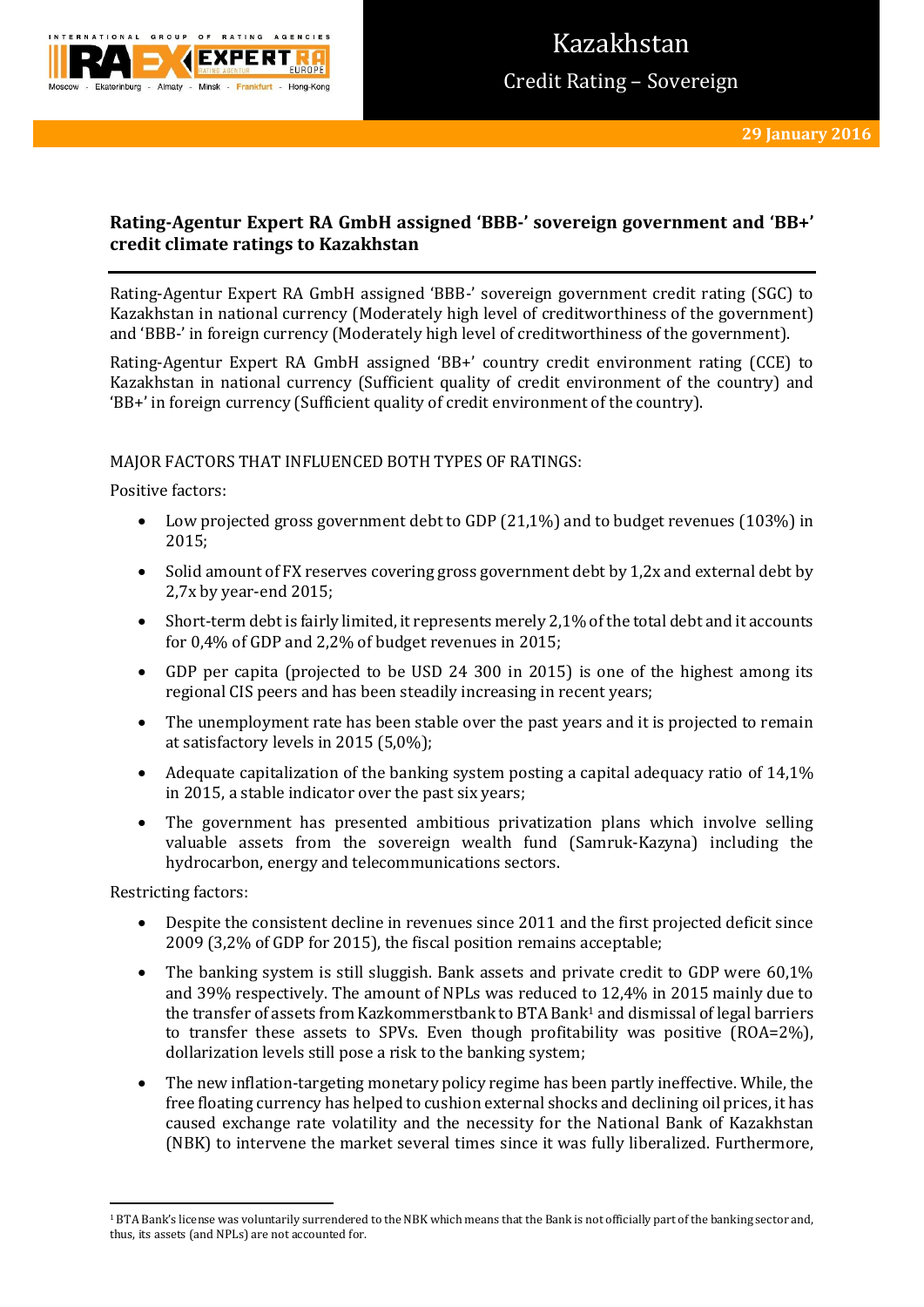

dollarization levels in the country impede the successful transmission of monetary policy to the financial system;

- Acceptable level of competitiveness of the economy as measured by the index of economic competitiveness from the World Economic Forum (the country scored 4,48 out of 5,7 in 2015);
- Fiscal policy in the short-term has been designed to spur economic growth. Nonetheless, most of the revenues are hydrocarbon-dependent and current and expected oil prices have already taken a toll on the budget balance and the assets of the National Fund of the Republic of Kazakhstan (NFRK).

Negative factors:

- Steep increase in gross government debt from 14,9% of GDP and 61% of budget revenues in 2014 to 21,1% and 103% respectively in 2015. This was attributed to a projected decline in revenues and nominal GDP and, mostly, to an increase in external debt (Eurobond issuance), domestic debt remained almost unchanged;
- The fiscal balance has been narrowing since 2011 and it is projected to present a deficit in 2015 due to declining revenues caused by dampened oil prices;
- Real GDP growth has been declining since 2011 and this trend is expected to continue in 2015 where growth is projected to be 1,5% as compared to 4,3% in 2014;
- The inflation rate spiked to 13,6% at the end of 2015 driven by KZT devaluation. A year back it was 7,43%, within the NBK target range between 6% and 8%;
- The national stock exchange is underdeveloped with only 85 listed companies, a market capitalization of 31,5% of GDP and 95% of the trades corresponding to the ten largest issuers.

Stress factors:

- Concentration of tax revenues on one industry. Kazakhstan depends heavily on oil revenues, which make up around 60% of the state's budget and 33% of GDP (weak stress factor);
- Financial dollarization in Kazakhstan has sharply increased in 2015. As of end-2015, around 33,7% of total loans and 69,0% of total deposits were denominated in foreign currency (moderate stress factor).

## ADDITIONAL FACTORS THAT INFLUENCED CCE RATINGS:

Negative factors:

- Poor performance of the national stock exchange (KASE) as evidenced by the 50% decline of the KASE index over the last six years;
- Default of Kazakh financial institutions during 2015 (BTA Bank, Alliance Bank, AO Astana Finance).

Restricting factors:

 Volatile real interest rate over the past six years. Nonetheless, it lowered in 2015 to 2,1%, an attractive level for investors.

Positive factors:

• Narrow spread between average lending and deposit rates (0,5%).

SENSITIVITY ASSESSMENT:

The following developments could lead to an upgrade:

 Substantial de-dollarization in the country which would cause an improvement of the monetary policy transmission mechanism and ease the banking sector risks;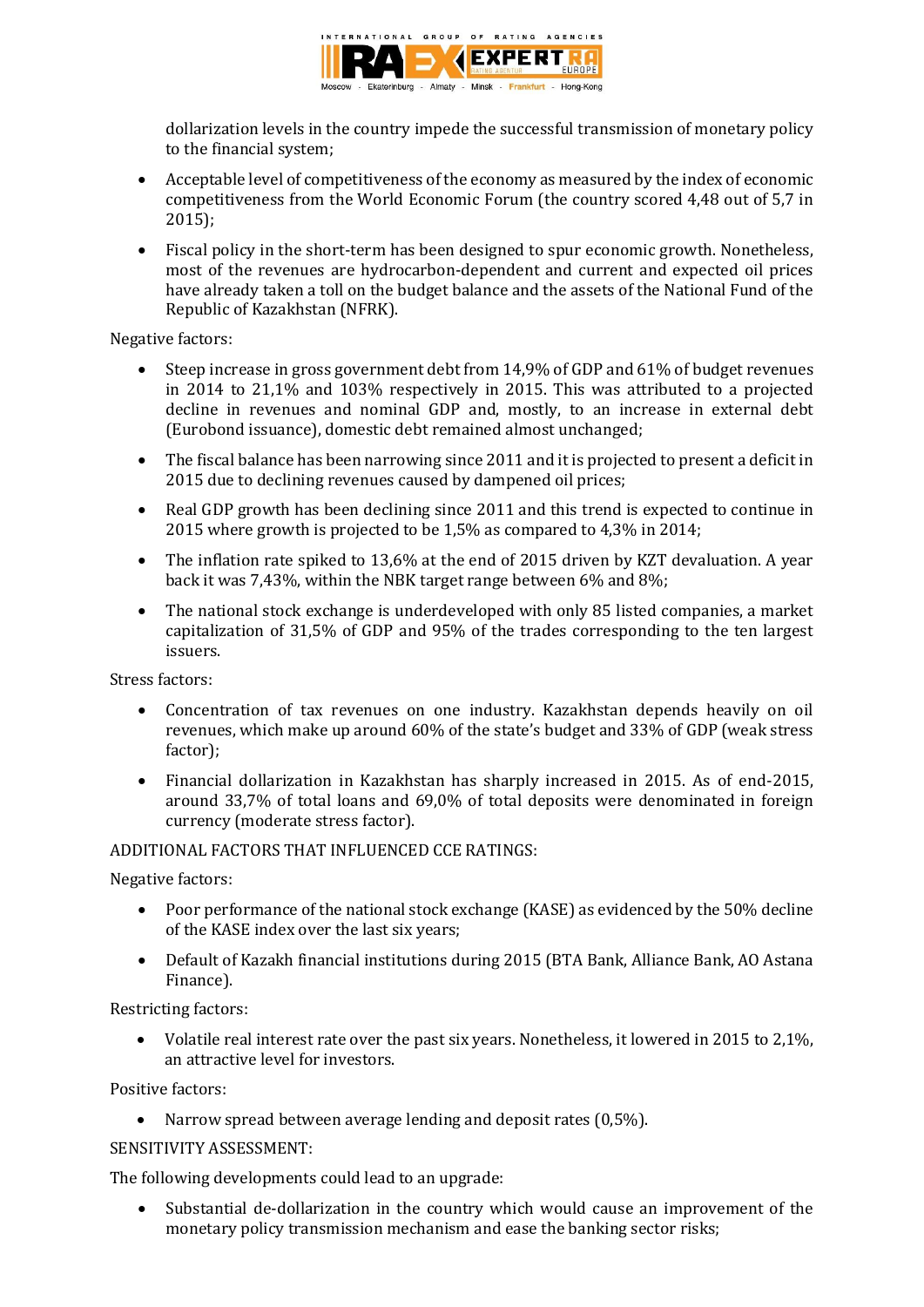

The following developments could lead to a downgrade:

 Materialization of banking sector risks as reflected by higher NPLs, lower profitability and lower capitalization caused by further deterioration of oil prices and continued exchange rate volatility.

"Kazakhstan's ratings are supported by low government debt, solid amount of assets, including FX reserves, and still acceptable fiscal buffers. Nevertheless, the ratings also reflect the harsh impact on macroeconomic and fiscal indicators due to the steep decline in oil prices and exchange rate volatility. The grim prospect for the banking sector, due to high levels of financial dollarization, and constraints over the flexibility of monetary policy also restrained the rating levels. If oil prices remain low and the exchange rate continues to be volatile, we expect further deterioration of growth prospects and public finances for 2016." – Clarified Hector Alvarez, Expert of Rating-Agentur Expert RA GmbH.

Responsible expert: Hector Alvarez, Expert of Rating-Agentur Expert RA GmbH

Reviewer: Gustavo Angel, Expert of Rating-Agentur Expert RA GmbH

Research report on Kazakhstan is available at: [http://raexpert.eu/reports/Research\\_report\\_Kazakhstan\\_29.01.2016.pdf](http://raexpert.eu/reports/Research_report_Kazakhstan_29.01.2016.pdf)

Next scheduled rating publication: 22 July 2016. The full sovereign rating calendar can be found at [http://raexpert.eu/sovereign.php#conf-tab-5.](http://raexpert.eu/sovereign.php#conf-tab-5)

For further information contact:

**Rating-Agentur Expert RA GmbH** Walter-Kolb-Strasse 9-11, 60594 Frankfurt am Main, Germany +49 (69) 3085-45-00 E-mail[: info@raexpert.eu](mailto:info@raexpert.eu) [www.raexpert.eu](http://raexpert.eu/)